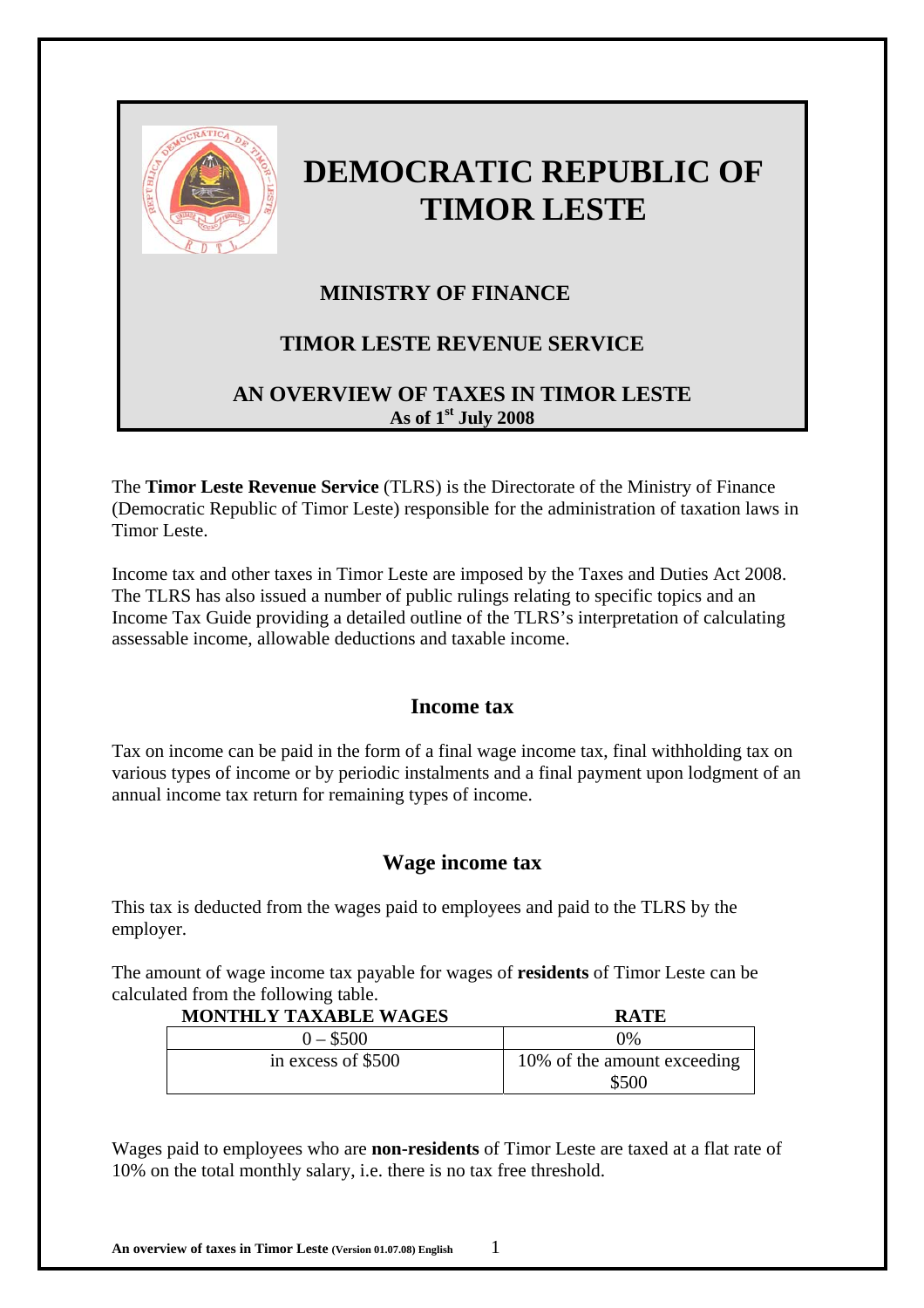## **Withholding taxes**

Income relating to certain payments and activities or services is taxed when the income is paid or received. The types of income and rates of tax applicable to residents of Timor Leste and Timor Leste permanent establishments of non-residents are shown in the following table.

| TYPE OF INCOME                                         | <b>RATE</b> |
|--------------------------------------------------------|-------------|
| royalties                                              | 10 %        |
| rent from land and buildings                           | 10 %        |
| income from prizes and lotteries                       | 10 %        |
| income from construction and building activities       | 2 %         |
| income from construction consulting services           | $4\%$       |
| including project management, engineering design       |             |
| and site supervision services                          |             |
| income from the provision of air or sea transportation | 2.64 %      |
| services                                               |             |
| income from mining and mining support services         | $5\%$       |

The withholding tax rate for income paid to non-residents **without** a permanent establishment in Timor Leste is 10%.

Depending upon the circumstances, the payer or the recipient may have the responsibility to withhold and remit the tax.

Where the payment is to a **legal person** (i.e. a partnership, company, unincorporated association, etc.) and the payment is for royalties or rent, that payment is to be declared in the recipient's annual income tax form and a credit may be claimed for the amount of tax withheld. In all other situations, no further tax is payable on income that has been subject to withholding tax in Timor Leste.

## **Income not subject to withholding tax**

The tax on other income is calculated on taxable income after the completion of an annual income tax form, which includes details of all assessable income and expenditure deductible against that income. The period covered by the annual return is from 1 January to 31 December.

Income tax is levied on *tax subjects:* Natural persons, undivided estates, companies, trusts, partnerships, government enterprises, associations, cooperatives and similar organizations are all tax subjects.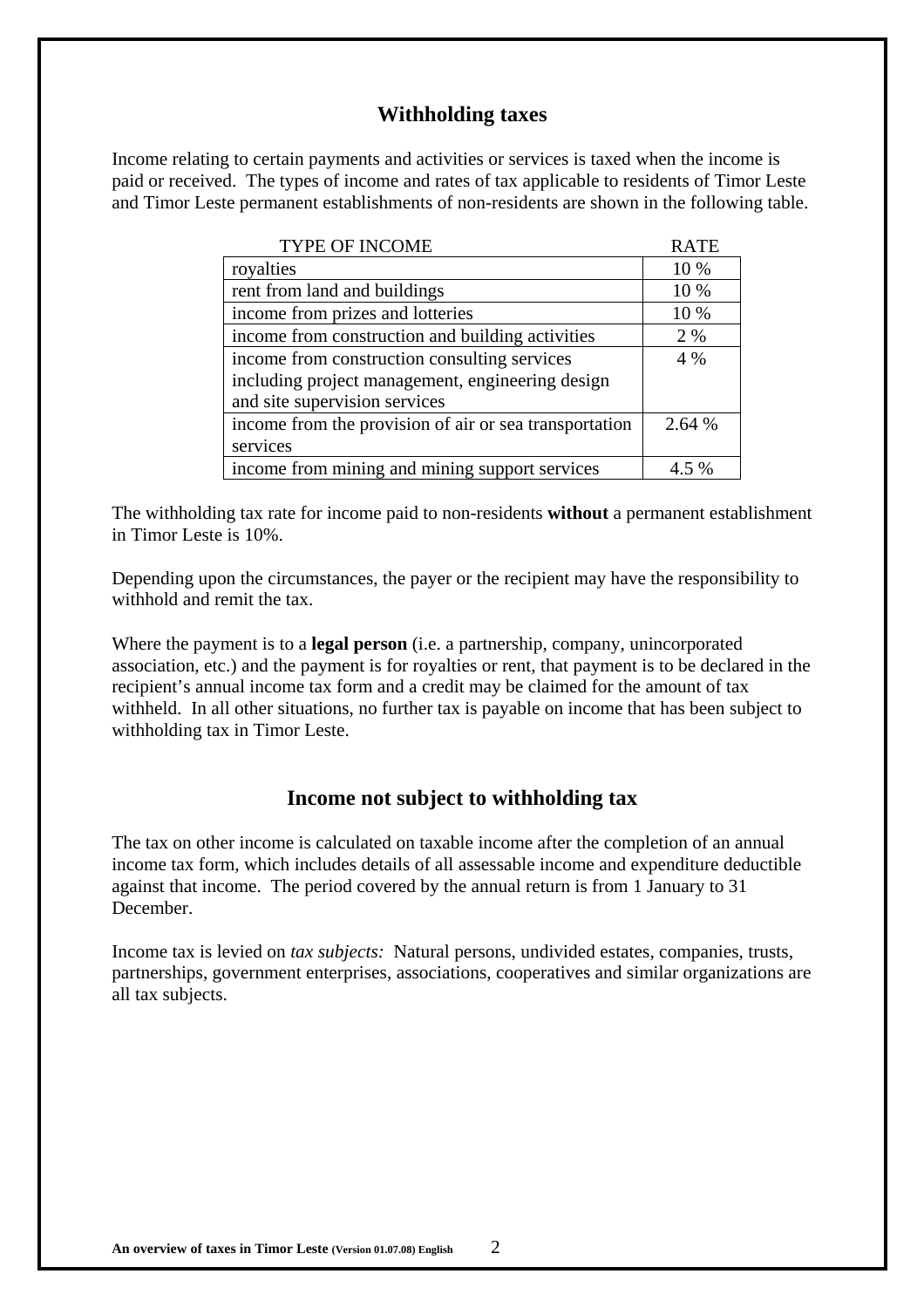The rates of tax for the year ending 31 December 2008 are as follows:

Where the taxpayer is a resident natural person *(i.e. individual business enterprises)*:

| <b>Taxable Income</b> | Tax on this Income |
|-----------------------|--------------------|
| $0 - $6,000$          | $9\%$              |
| In excess of $$6,000$ | 10%                |

Where the taxpayer is a non-resident natural person (i.e. individual business enterprises):

| <b>Taxable Income</b> | Tax on this Income |
|-----------------------|--------------------|
| All taxable income    | 10%                |

Where the taxpayer is a legal person (i.e. non-individual business enterprises):

| <b>Taxable Income</b> | Tax on this Income |  |
|-----------------------|--------------------|--|
| All taxable income    | 10%                |  |

For the years between  $1<sup>st</sup>$  January 2002 and  $31<sup>st</sup>$  December 2007 the rates of tax were as follows:

Where the taxpayer is a natural person (i.e. individual business enterprises):

| <b>Taxable Income</b> | Tax on this Income                         |
|-----------------------|--------------------------------------------|
| $0 - $3,368$          | 10% of each \$1                            |
| $$3,369 - $6,737$     | \$336.80 plus 15% of each \$1 over \$3 368 |
| \$6 738 and over      | \$842.15 plus 30% of each \$1 over \$6 737 |

Where the taxpayer is a legal person (i.e. non-individual business enterprises):

| <b>Taxable Income</b> | <b>Tax on this Income</b> |
|-----------------------|---------------------------|
| All taxable income    | 30%                       |

While the final amount of income tax payable is not calculated until after the end of the year, income tax installments are payable throughout the year (see page 4).

# **Services Tax**

From  $1<sup>st</sup>$  July 2008 services tax is payable at the rate of 5% of total receipts from:

- hotel services,
- restaurant and bar services and
- telecommunications services.

Receipts subject to services tax are also subject to income tax. The amount of services tax paid is an allowable income tax deduction in cases where that amount has been included in total receipts subject to income tax.

For services provided between  $1<sup>st</sup>$  July 2002 and 30<sup>th</sup> June 2007 the service tax rate was 12%.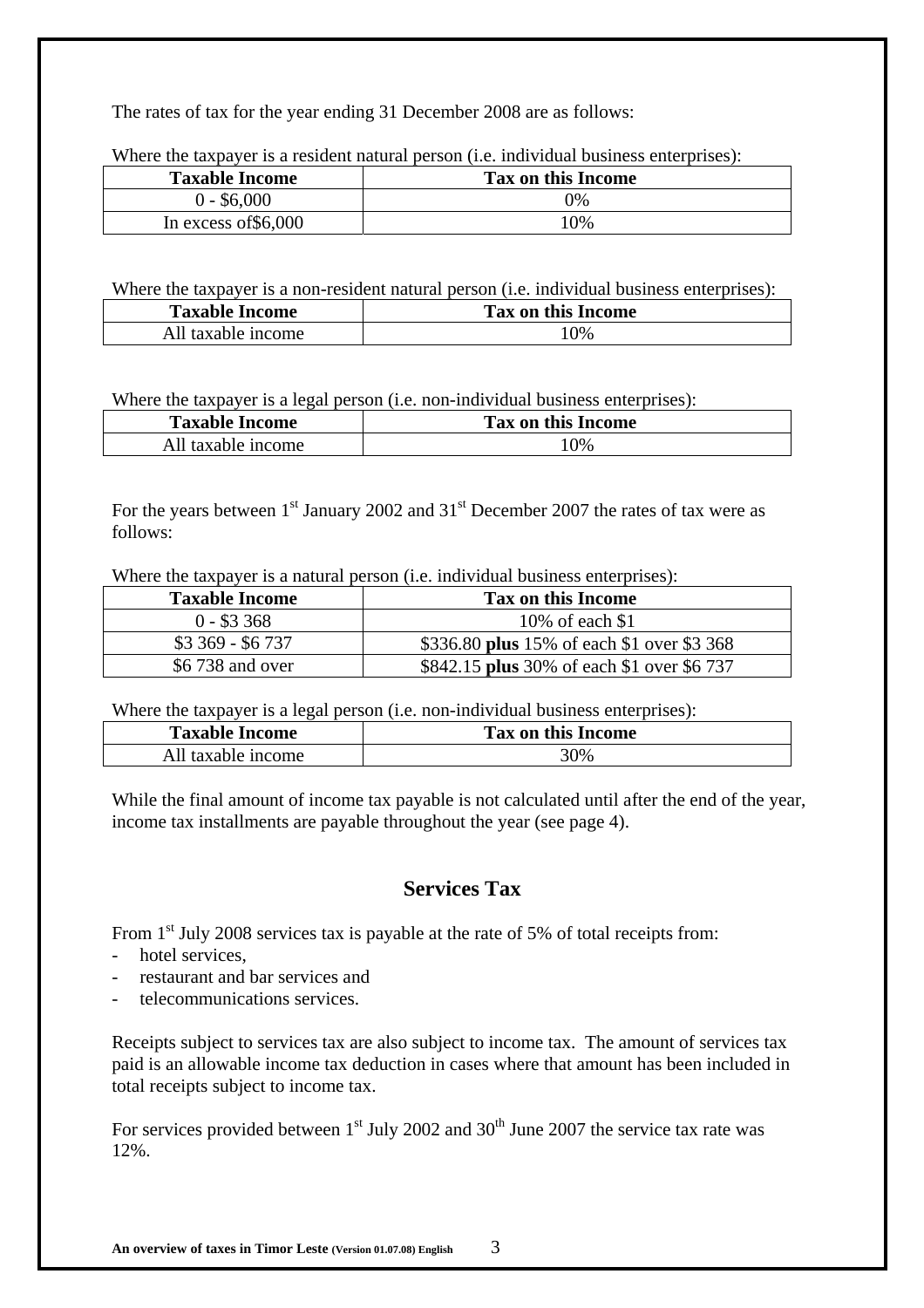For services provided between  $1<sup>st</sup>$  July 2000 and 30<sup>th</sup> June 2002 the service tax rate was 10%.

## **Registration requirements**

#### **Businesses**

Each enterprise operating in Timor Leste is required to register with the TLRS by completing a registration form. The enterprise will then be issued with a Tax Identification Number (TIN). In addition, businesses are required to register with the Business Registration Unit of the Ministry of .

#### **Payment of taxes**

Officers of the TLRS are not authorized to receive payments from taxpayers. To pay taxes in Timor Leste you are required to complete three (3) copies of the relevant monthly taxes form or annual income tax form and deliver these forms and the amount of tax to be paid to a branch of the Banco Nacional Ultramarino (BNU).

The BNU will stamp the forms and return one copy (1) to you for your records. One (1) copy will be retained for the TLRS and the other will be returned to you for your records.

Taxes may also be paid electronically. You may obtain advice on this method through the contact details below.

#### **Due dates for payments**

Payments for services tax, wage income tax, income tax instalments and withholding taxes are to be made on or before the  $15<sup>th</sup>$  day (or the next business day if the  $15<sup>th</sup>$  is not a business day) of the month following the month (or quarter) to which the payment relates.

Final payments of income tax are due to be paid, along with the lodgment of the annual income tax return, on or before March  $31<sup>st</sup>$  following the end of the tax year.

## **Income tax installments**

All **business enterprises** are required to pay income tax installments either monthly or quarterly. Income tax installments are calculated as 0.5% of total turnover of the business enterprise for either the month or quarter.

#### **Monthly**

Business enterprises with annual turnover greater than \$1 million in the previous tax year are required to pay monthly income tax instalments. The payments are due on the  $15<sup>th</sup>$  of each month with the first instalment payable on  $15<sup>th</sup>$  February on the January monthly taxes form.

#### **Quarterly**